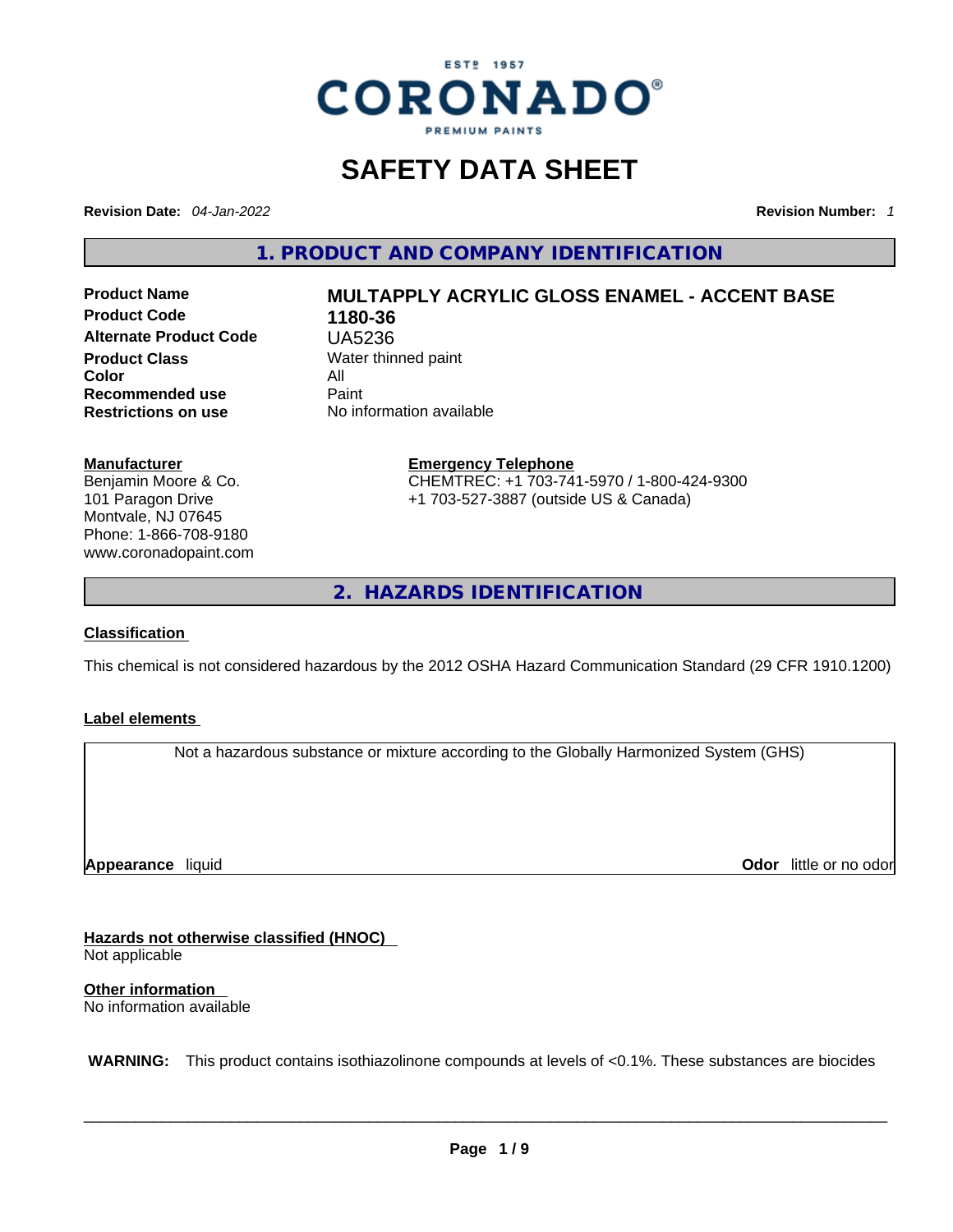commonly found in most paints and a variety of personal care products as a preservative. Certain individuals may be sensitive or allergic to these substances, even at low levels.

#### **3. COMPOSITION INFORMATION ON COMPONENTS**

| <b>Chemical name</b>                                                         | CAS No.        | Weight-%    |
|------------------------------------------------------------------------------|----------------|-------------|
| Kaolin                                                                       | 1332-58-7      | $-5$        |
| Propanoic acid, 2-methyl-, monoester with<br>2,2,4-trimethyl-1,3-pentanediol | 25265-77-4     | - 5         |
| Diethylene glycol monoethyl ether                                            | $111 - 90 - 0$ | $-5$        |
| Ammonia                                                                      | 7664-41-7      | $0.1 - 0.5$ |

|                                                  | 4. FIRST AID MEASURES                                                                                    |
|--------------------------------------------------|----------------------------------------------------------------------------------------------------------|
| <b>General Advice</b>                            | No hazards which require special first aid measures.                                                     |
| <b>Eye Contact</b>                               | Rinse thoroughly with plenty of water for at least 15 minutes and consult a<br>physician.                |
| <b>Skin Contact</b>                              | Wash off immediately with soap and plenty of water while removing all<br>contaminated clothes and shoes. |
| <b>Inhalation</b>                                | Move to fresh air. If symptoms persist, call a physician.                                                |
| Ingestion                                        | Clean mouth with water and afterwards drink plenty of water. Consult a physician<br>if necessary.        |
| <b>Most Important</b><br><b>Symptoms/Effects</b> | None known.                                                                                              |
| <b>Notes To Physician</b>                        | Treat symptomatically.                                                                                   |

**5. FIRE-FIGHTING MEASURES** 

| Use extinguishing measures that are appropriate to local<br>circumstances and the surrounding environment.                                                                                            |
|-------------------------------------------------------------------------------------------------------------------------------------------------------------------------------------------------------|
| Protective equipment and precautions for firefighters<br>As in any fire, wear self-contained breathing apparatus<br>pressure-demand, MSHA/NIOSH (approved or equivalent)<br>and full protective gear. |
| Closed containers may rupture if exposed to fire or<br>extreme heat.                                                                                                                                  |
| No.                                                                                                                                                                                                   |
| No.                                                                                                                                                                                                   |
| Not applicable<br>Not applicable                                                                                                                                                                      |
|                                                                                                                                                                                                       |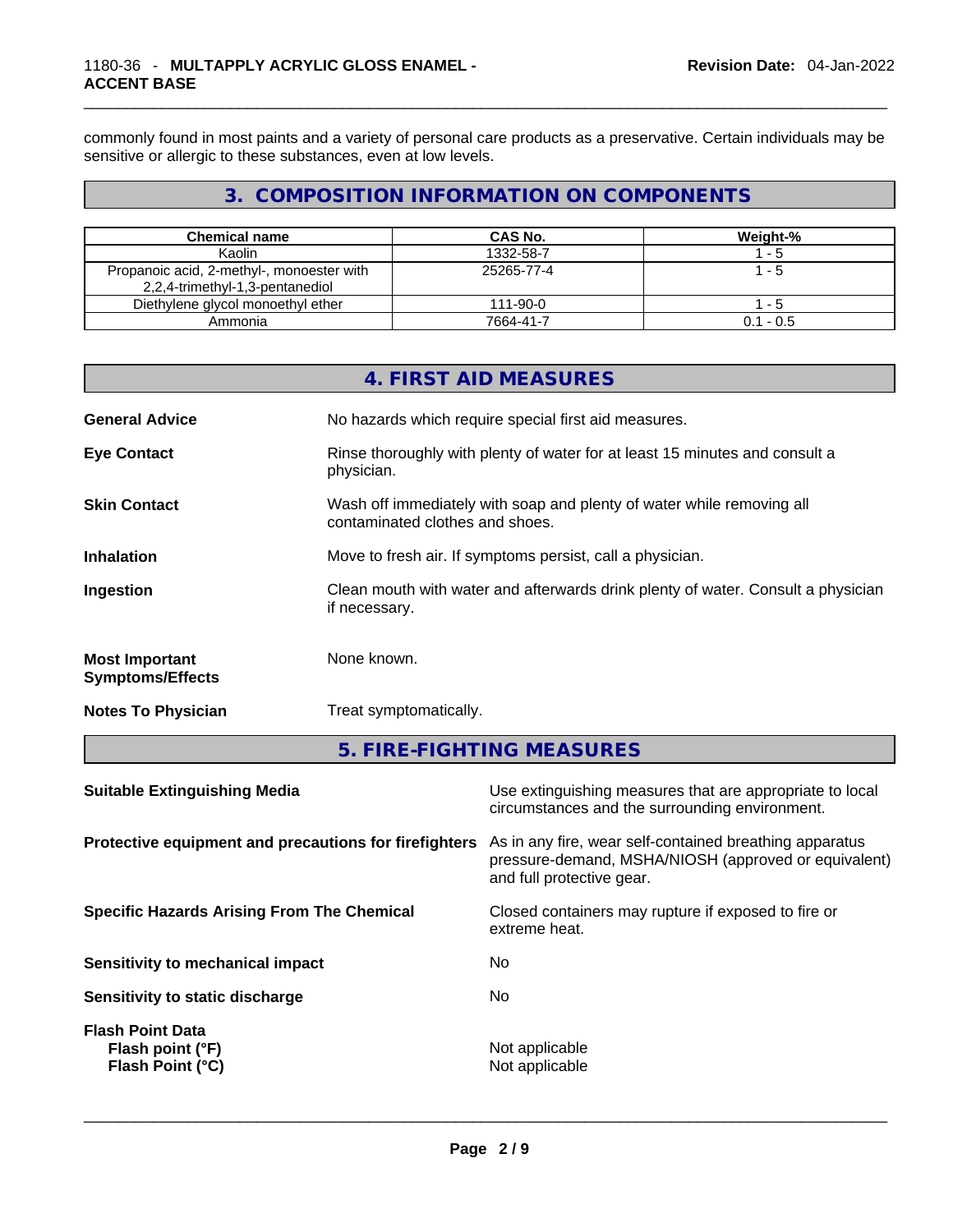| <b>Method</b>                     |                                                               |                        | Not applicable                   |                                |
|-----------------------------------|---------------------------------------------------------------|------------------------|----------------------------------|--------------------------------|
| <b>Flammability Limits In Air</b> |                                                               |                        |                                  |                                |
|                                   | Lower flammability limit:<br><b>Upper flammability limit:</b> |                        | Not applicable<br>Not applicable |                                |
| <b>NFPA</b>                       | Health: 1                                                     | <b>Flammability: 0</b> | <b>Instability: 0</b>            | <b>Special:</b> Not Applicable |
| <b>NFPA Legend</b>                |                                                               |                        |                                  |                                |

- 0 Not Hazardous
- 1 Slightly
- 2 Moderate
- 3 High
- 4 Severe

*The ratings assigned are only suggested ratings, the contractor/employer has ultimate responsibilities for NFPA ratings where this system is used.* 

*Additional information regarding the NFPA rating system is available from the National Fire Protection Agency (NFPA) at www.nfpa.org.* 

#### **6. ACCIDENTAL RELEASE MEASURES**

| <b>Personal Precautions</b>      | Avoid contact with skin, eyes and clothing. Ensure adequate ventilation.                                                                                                         |  |
|----------------------------------|----------------------------------------------------------------------------------------------------------------------------------------------------------------------------------|--|
| <b>Other Information</b>         | Prevent further leakage or spillage if safe to do so.                                                                                                                            |  |
| <b>Environmental precautions</b> | See Section 12 for additional Ecological Information.                                                                                                                            |  |
| <b>Methods for Cleaning Up</b>   | Soak up with inert absorbent material. Sweep up and shovel into suitable<br>containers for disposal.                                                                             |  |
|                                  | 7. HANDLING AND STORAGE                                                                                                                                                          |  |
|                                  |                                                                                                                                                                                  |  |
| Handling                         | Avoid contact with skin, eyes and clothing. Avoid breathing vapors, spray mists or<br>sanding dust. In case of insufficient ventilation, wear suitable respiratory<br>equipment. |  |
| <b>Storage</b>                   | Keep container tightly closed. Keep out of the reach of children.                                                                                                                |  |

#### **8. EXPOSURE CONTROLS/PERSONAL PROTECTION**

#### **Exposure Limits**

| <b>Chemical name</b> | <b>ACGIH TLV</b>                           | <b>OSHA PEL</b>            |
|----------------------|--------------------------------------------|----------------------------|
| Kaolin               | TWA: 2 $mg/m3$ particulate matter          | 15 mg/m <sup>3</sup> - TWA |
|                      | containing no asbestos and <1%             | $5 \text{ mg/m}^3$ - TWA   |
|                      | crystalline silica, respirable particulate |                            |
|                      | matter                                     |                            |
| Ammonia              | STEL: 35 ppm                               | 50 ppm - TWA               |
|                      | TWA: 25 ppm                                | $35 \text{ mg/m}^3$ - TWA  |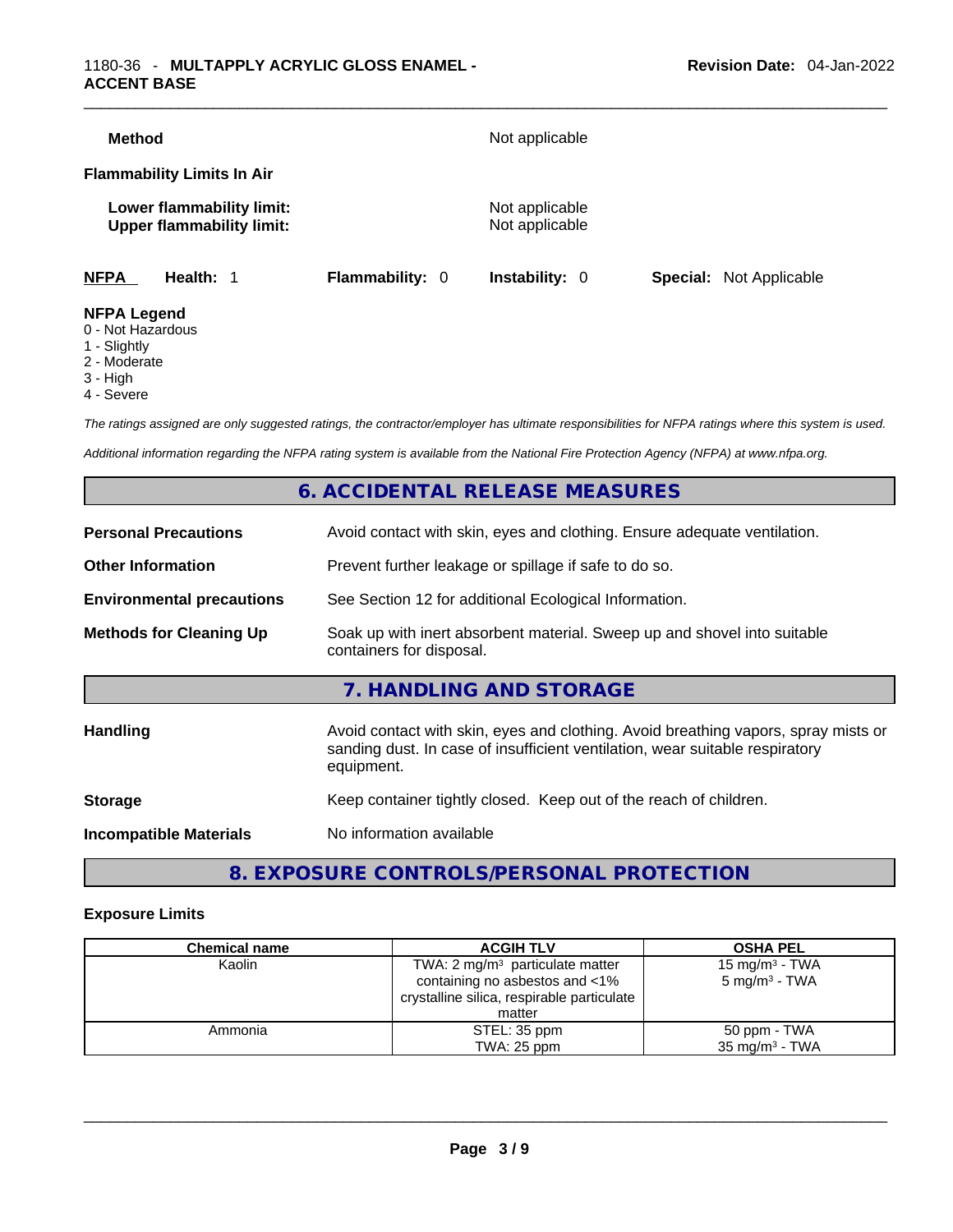#### **Legend**

ACGIH - American Conference of Governmental Industrial Hygienists Exposure Limits OSHA - Occupational Safety & Health Administration Exposure Limits N/E - Not Established

| <b>Engineering Measures</b>          | Ensure adequate ventilation, especially in confined areas.                                                                          |  |  |
|--------------------------------------|-------------------------------------------------------------------------------------------------------------------------------------|--|--|
| <b>Personal Protective Equipment</b> |                                                                                                                                     |  |  |
| <b>Eye/Face Protection</b>           | Safety glasses with side-shields.                                                                                                   |  |  |
| <b>Skin Protection</b>               | Protective gloves and impervious clothing.                                                                                          |  |  |
| <b>Respiratory Protection</b>        | In case of insufficient ventilation wear suitable respiratory equipment.                                                            |  |  |
| <b>Hygiene Measures</b>              | Avoid contact with skin, eyes and clothing. Remove and wash contaminated<br>clothing before re-use. Wash thoroughly after handling. |  |  |

#### **9. PHYSICAL AND CHEMICAL PROPERTIES**

**Appearance** liquid **Odor** little or no odor **Odor Threshold** No information available **Density (lbs/gal)** 8.7 - 8.9 **Specific Gravity** 1.04 - 1.07 **pH bH** *pH* **Viscosity (cps) Viscosity (cps) No information available Solubility(ies)**<br> **No information available**<br> **Water solubility**<br> **Water solubility Evaporation Rate No information available No information available Vapor pressure**  No information available **Vapor density No information available No** information available **Wt. % Solids** 35 - 45 **Vol. % Solids Wt. % Volatiles** 55 - 65 **Vol. % Volatiles** 60 - 70 **VOC Regulatory Limit (g/L)** < 100 **Boiling Point (°F)** 212 **Boiling Point (°C) Freezing point (°F)** 32 **Freezing Point (°C)** 0 **Flash point (°F) Flash Point (°C)** Not applicable **Method**<br> **Plammability (solid, gas)**<br> **Plammability (solid, gas)**<br> **Not** applicable **Flammability** (solid, gas) **Upper flammability limit:** Not applicable **Lower flammability limit:** Not applicable **Autoignition Temperature (°F)** No information available **Autoignition Temperature (°C)**<br> **Decomposition Temperature (°F)** No information available **Decomposition Temperature (°F) Decomposition Temperature (°C)** No information available

**No information available** 

### **Partition coefficient**<br>No information available<br>No information available<br>No information available<br>No information available<br>No information available<br>No information available<br>No information available<br>No information availabl **10. STABILITY AND REACTIVITY**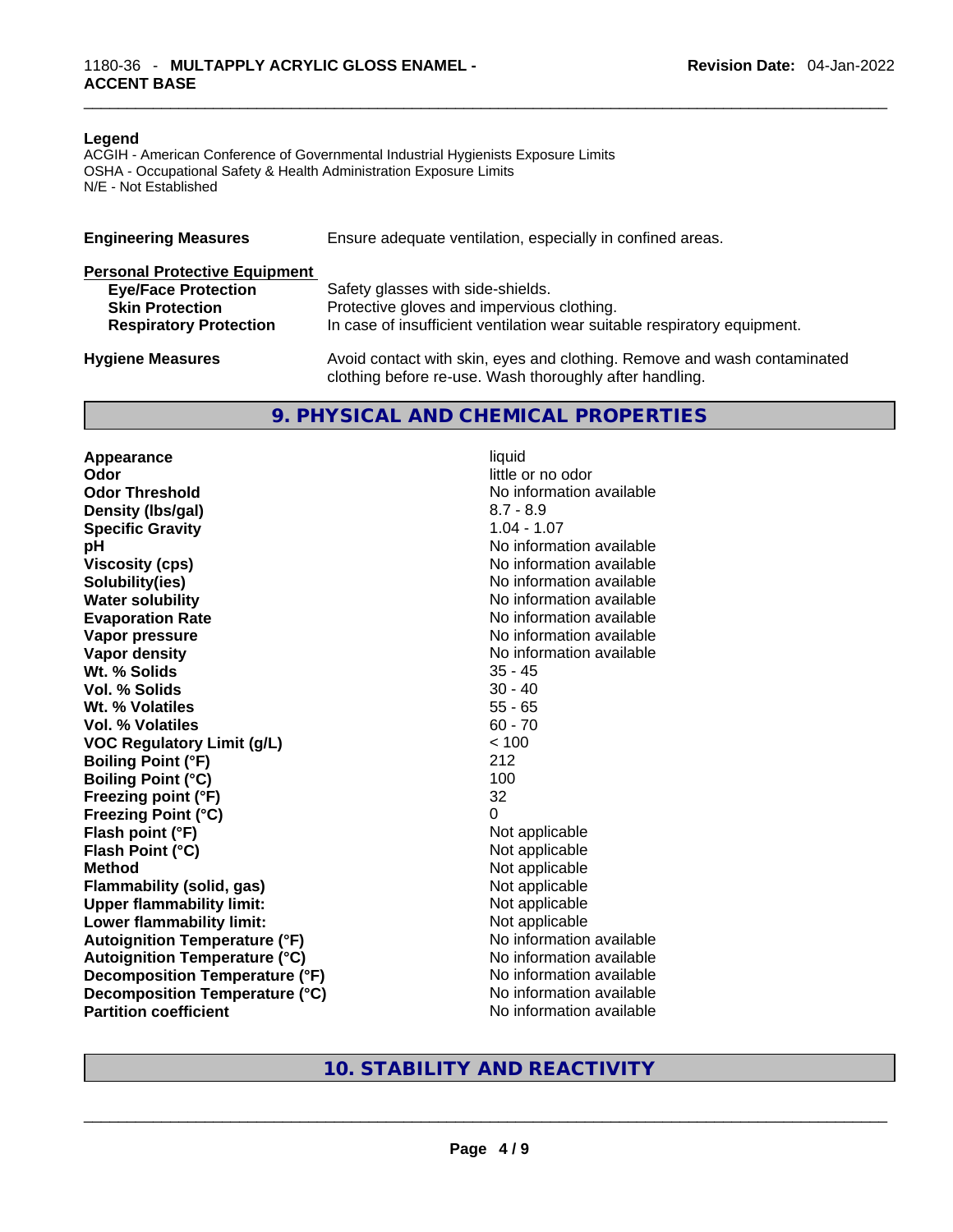| <b>Reactivity</b>                         | Not Applicable                           |
|-------------------------------------------|------------------------------------------|
| <b>Chemical Stability</b>                 | Stable under normal conditions.          |
| <b>Conditions to avoid</b>                | Prevent from freezing.                   |
| <b>Incompatible Materials</b>             | No materials to be especially mentioned. |
| <b>Hazardous Decomposition Products</b>   | None under normal use.                   |
| <b>Possibility of hazardous reactions</b> | None under normal conditions of use.     |

#### **11. TOXICOLOGICAL INFORMATION**

| <b>Product Information</b>                                                                                                                                                                                                                                                                                                                                                     |                                                                                                                                                                                                                                                                                                                                                                                                                                                                                                                                                                                  |  |
|--------------------------------------------------------------------------------------------------------------------------------------------------------------------------------------------------------------------------------------------------------------------------------------------------------------------------------------------------------------------------------|----------------------------------------------------------------------------------------------------------------------------------------------------------------------------------------------------------------------------------------------------------------------------------------------------------------------------------------------------------------------------------------------------------------------------------------------------------------------------------------------------------------------------------------------------------------------------------|--|
| Information on likely routes of exposure                                                                                                                                                                                                                                                                                                                                       |                                                                                                                                                                                                                                                                                                                                                                                                                                                                                                                                                                                  |  |
| <b>Principal Routes of Exposure</b>                                                                                                                                                                                                                                                                                                                                            | Eye contact, skin contact and inhalation.                                                                                                                                                                                                                                                                                                                                                                                                                                                                                                                                        |  |
| <b>Acute Toxicity</b>                                                                                                                                                                                                                                                                                                                                                          |                                                                                                                                                                                                                                                                                                                                                                                                                                                                                                                                                                                  |  |
| <b>Product Information</b>                                                                                                                                                                                                                                                                                                                                                     | No information available                                                                                                                                                                                                                                                                                                                                                                                                                                                                                                                                                         |  |
| Symptoms related to the physical, chemical and toxicological characteristics                                                                                                                                                                                                                                                                                                   |                                                                                                                                                                                                                                                                                                                                                                                                                                                                                                                                                                                  |  |
| <b>Symptoms</b>                                                                                                                                                                                                                                                                                                                                                                | No information available                                                                                                                                                                                                                                                                                                                                                                                                                                                                                                                                                         |  |
|                                                                                                                                                                                                                                                                                                                                                                                | Delayed and immediate effects as well as chronic effects from short and long-term exposure                                                                                                                                                                                                                                                                                                                                                                                                                                                                                       |  |
| Eye contact<br><b>Skin contact</b><br><b>Inhalation</b><br>Ingestion<br><b>Sensitization</b><br><b>Neurological Effects</b><br><b>Mutagenic Effects</b><br><b>Reproductive Effects</b><br><b>Developmental Effects</b><br><b>Target organ effects</b><br><b>STOT - single exposure</b><br><b>STOT - repeated exposure</b><br>Other adverse effects<br><b>Aspiration Hazard</b> | May cause slight irritation.<br>Substance may cause slight skin irritation. Prolonged or repeated contact may dry<br>skin and cause irritation.<br>May cause irritation of respiratory tract.<br>Ingestion may cause gastrointestinal irritation, nausea, vomiting and diarrhea.<br>No information available<br>No information available.<br>No information available.<br>No information available.<br>No information available.<br>No information available.<br>No information available.<br>No information available.<br>No information available.<br>No information available |  |
| <b>Numerical measures of toxicity</b>                                                                                                                                                                                                                                                                                                                                          |                                                                                                                                                                                                                                                                                                                                                                                                                                                                                                                                                                                  |  |
|                                                                                                                                                                                                                                                                                                                                                                                | The following values are calculated based on chapter 3.1 of the GHS document                                                                                                                                                                                                                                                                                                                                                                                                                                                                                                     |  |
| <b>ATEmix (inhalation-dust/mist)</b>                                                                                                                                                                                                                                                                                                                                           | 195.5 mg/L                                                                                                                                                                                                                                                                                                                                                                                                                                                                                                                                                                       |  |

**Component Information**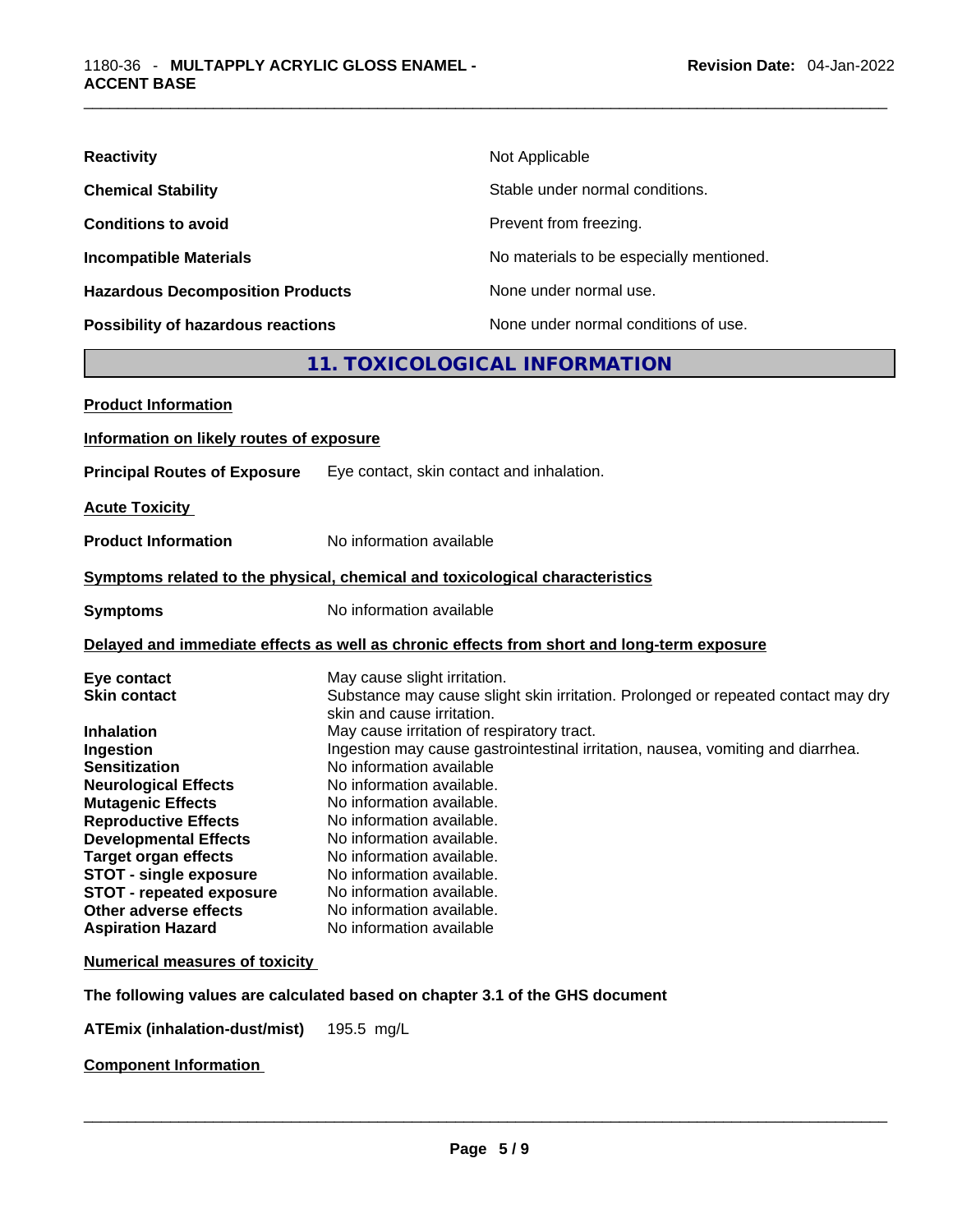| Chemical name                     | Oral LD50             | Dermal LD50                         | <b>Inhalation LC50</b>                   |
|-----------------------------------|-----------------------|-------------------------------------|------------------------------------------|
| Kaolin                            | $>$ 5000 mg/kg (Rat)  | $>$ 5000 mg/kg (Rat)                |                                          |
| 1332-58-7                         |                       |                                     |                                          |
| Propanoic acid, 2-methyl-,        | $=$ 3200 mg/kg (Rat)  | $> 15200$ mg/kg (Rat)               |                                          |
| monoester with                    |                       |                                     |                                          |
| 2,2,4-trimethyl-1,3-pentanediol   |                       |                                     |                                          |
| 25265-77-4                        |                       |                                     |                                          |
| Diethylene glycol monoethyl ether | $= 10502$ mg/kg (Rat) | $= 9143$ mg/kg (Rabbit) = 4200      | $> 5240$ mg/m <sup>3</sup> (Rat) 4 h     |
| 111-90-0                          |                       | $\mu L/kg$ (Rabbit) = 6 mL/kg (Rat) |                                          |
| Ammonia                           | $=$ 350 mg/kg (Rat)   |                                     | $= 9850$ mg/m <sup>3</sup><br>(Rat) 1 h  |
| 7664-41-7                         |                       |                                     | $= 13770$ mg/m <sup>3</sup><br>Rat ) 1 h |

#### **Chronic Toxicity**

#### **Carcinogenicity**

*There are no known carcinogenic chemicals in this product above reportable levels.* 

**12. ECOLOGICAL INFORMATION** 

#### **Ecotoxicity Effects**

The environmental impact of this product has not been fully investigated.

#### **Product Information**

#### **Acute Toxicity to Fish**

No information available

#### **Acute Toxicity to Aquatic Invertebrates**

No information available

#### **Acute Toxicity to Aquatic Plants**

No information available

#### **Persistence / Degradability**

No information available.

#### **Bioaccumulation**

There is no data for this product.

#### **Mobility in Environmental Media**

No information available.

#### **Ozone**

No information available

#### **Component Information**

#### **Acute Toxicity to Fish**

## No information available<br>
Acute Toxicity to Aquatic Invertebrates<br>
No information available<br>
No information available **Acute Toxicity to Aquatic Invertebrates**

No information available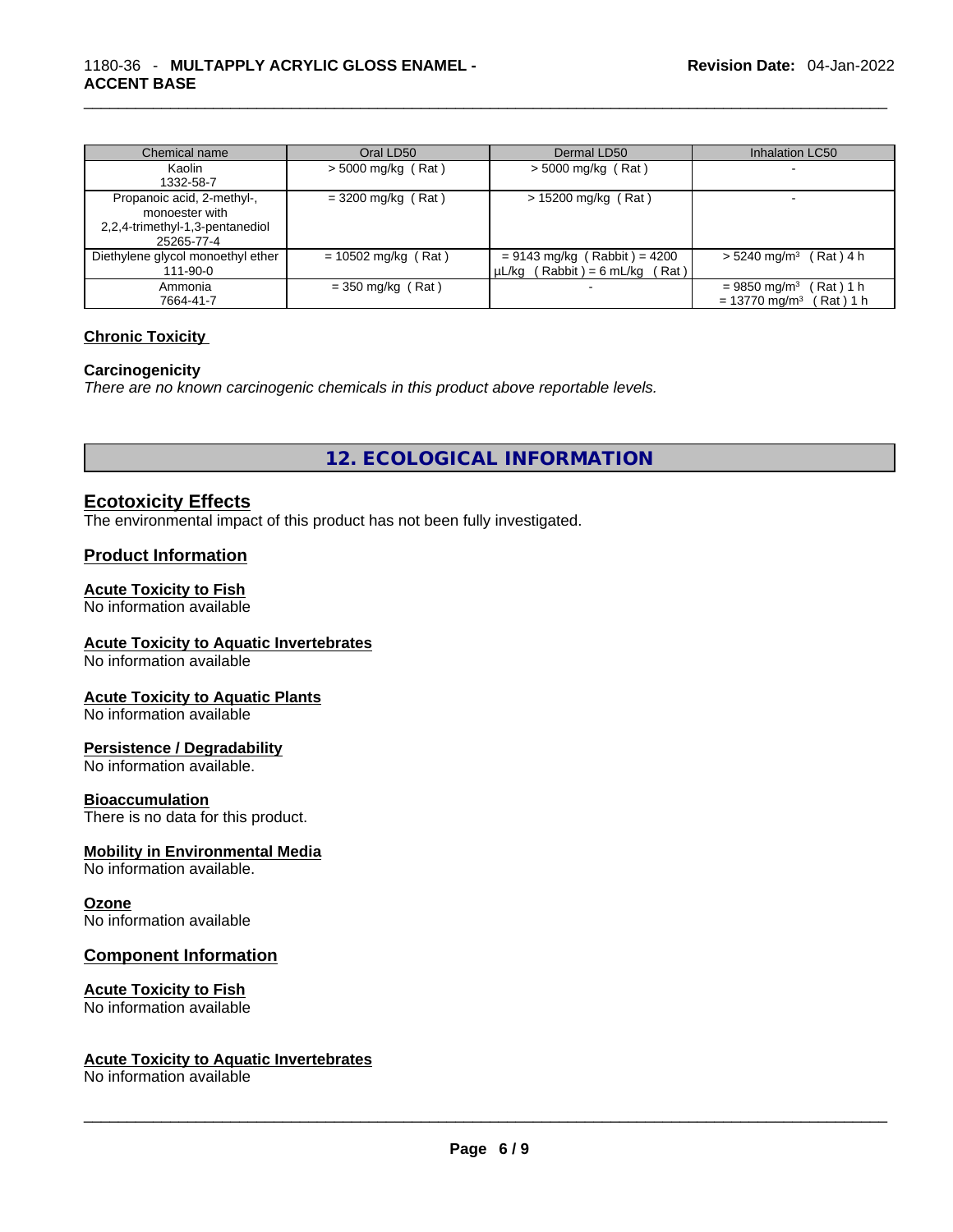#### **Acute Toxicity to Aquatic Plants**

No information available

|                                  | 13. DISPOSAL CONSIDERATIONS                                                                                                                                                                                               |
|----------------------------------|---------------------------------------------------------------------------------------------------------------------------------------------------------------------------------------------------------------------------|
| <b>Waste Disposal Method</b>     | Dispose of in accordance with federal, state, and local regulations. Local<br>requirements may vary, consult your sanitation department or state-designated<br>environmental protection agency for more disposal options. |
|                                  | 14. TRANSPORT INFORMATION                                                                                                                                                                                                 |
| <b>DOT</b>                       | Not regulated                                                                                                                                                                                                             |
| <b>ICAO/IATA</b>                 | Not regulated                                                                                                                                                                                                             |
| IMDG / IMO                       | Not regulated                                                                                                                                                                                                             |
|                                  | <b>15. REGULATORY INFORMATION</b>                                                                                                                                                                                         |
| <b>International Inventories</b> |                                                                                                                                                                                                                           |

| <b>TSCA: United States</b> | Yes - All components are listed or exempt. |
|----------------------------|--------------------------------------------|
| <b>DSL: Canada</b>         | Yes - All components are listed or exempt. |

#### **Federal Regulations**

#### **SARA 311/312 hazardous categorization**

| Acute health hazard               | Nο |
|-----------------------------------|----|
| Chronic Health Hazard             | Nο |
| Fire hazard                       | Nο |
| Sudden release of pressure hazard | Nο |
| Reactive Hazard                   | N٥ |

#### **SARA 313**

Section 313 of Title III of the Superfund Amendments and Reauthorization Act of 1986 (SARA). This product contains a chemical or chemicals which are subject to the reporting requirements of the Act and Title 40 of the Code of Federal Regulations, Part 372:

| <b>Chemical name</b>              | CAS No.  | Weight-% | <b>CERCLA/SARA 313</b>     |
|-----------------------------------|----------|----------|----------------------------|
| Diethylene glycol monoethyl ether | 111-90-0 |          | (de minimis concentration) |

### **Clean Air Act,Section 112 Hazardous Air Pollutants (HAPs) (see 40 CFR 61)**

This product contains the following HAPs: \_\_\_\_\_\_\_\_\_\_\_\_\_\_\_\_\_\_\_\_\_\_\_\_\_\_\_\_\_\_\_\_\_\_\_\_\_\_\_\_\_\_\_\_\_\_\_\_\_\_\_\_\_\_\_\_\_\_\_\_\_\_\_\_\_\_\_\_\_\_\_\_\_\_\_\_\_\_\_\_\_\_\_\_\_\_\_\_\_\_\_\_\_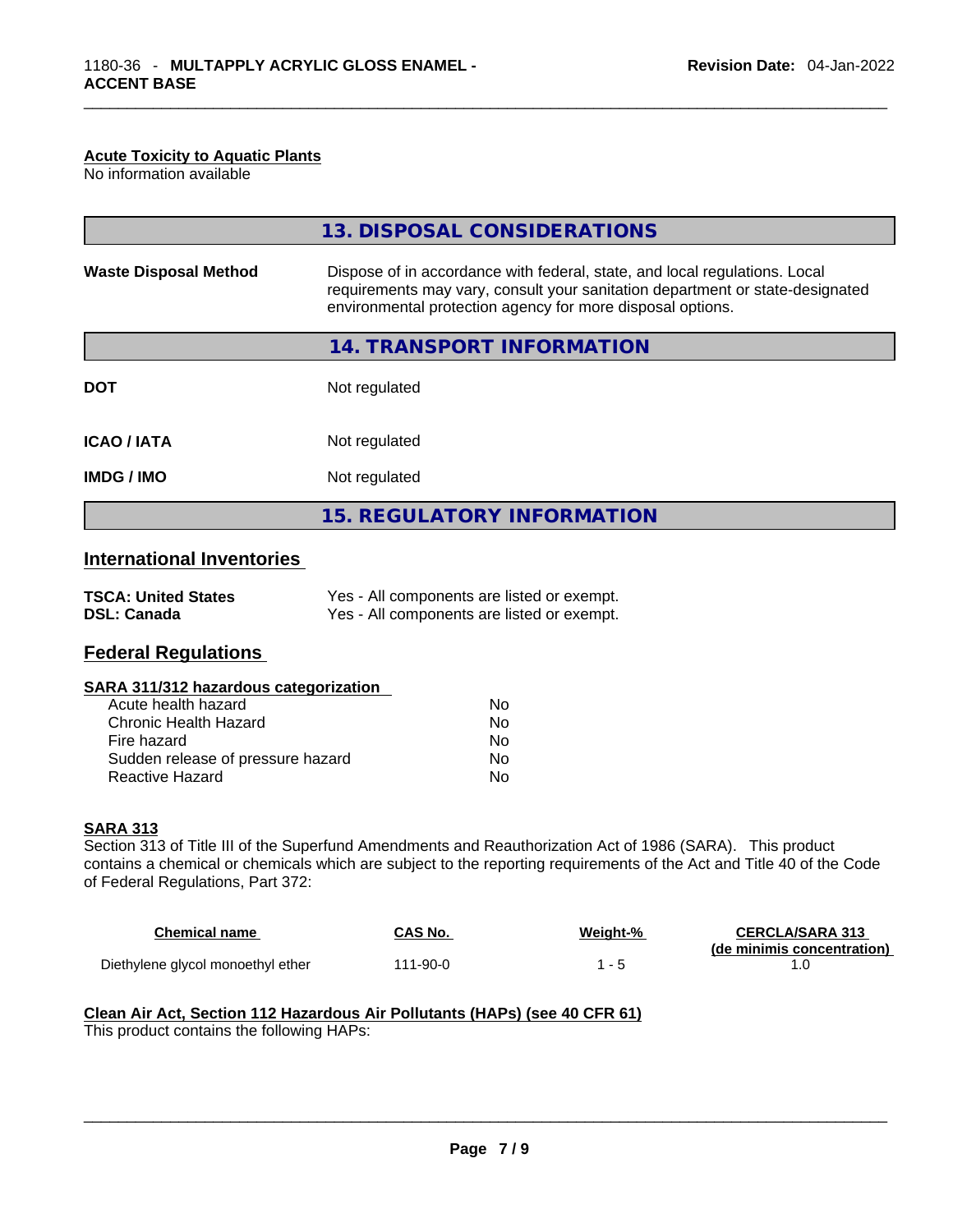| <b>Chemical name</b>              | CAS No.        | Weight-% | <b>Hazardous Air Pollutant</b><br>(HAP) |
|-----------------------------------|----------------|----------|-----------------------------------------|
| Diethylene glycol monoethyl ether | $111 - 90 - 0$ |          | ∟isted                                  |

#### **US State Regulations**

#### **California Proposition 65**

**WARNING:** This product can expose you to chemicals including Crystalline Silica, which are known to the State of California to cause cancer, and Ethylene glycol monomethyl ether, which are known to the State of California to cause birth defects or other reproductive harm. For more information go to www.P65Warnings.ca.gov.

#### **State Right-to-Know**

| <b>Chemical</b><br>name           | <b>Massachusetts</b> | . Jersev<br>New | Pennsvlvania |
|-----------------------------------|----------------------|-----------------|--------------|
| aolir)                            |                      |                 |              |
| Diethylene glycol monoethyl ether |                      |                 |              |

#### **Legend**

X - Listed

#### **16. OTHER INFORMATION**

**HMIS** - **Health:** 1 **Flammability:** 0 **Reactivity:** 0 **PPE:** -

#### **HMIS Legend**

- 0 Minimal Hazard
- 1 Slight Hazard
- 2 Moderate Hazard
- 3 Serious Hazard
- 4 Severe Hazard
- Chronic Hazard
- X Consult your supervisor or S.O.P. for "Special" handling instructions.

*Note: The PPE rating has intentionally been left blank. Choose appropriate PPE that will protect employees from the hazards the material will present under the actual normal conditions of use.* 

*Caution: HMISÒ ratings are based on a 0-4 rating scale, with 0 representing minimal hazards or risks, and 4 representing significant hazards or risks. Although HMISÒ ratings are not required on MSDSs under 29 CFR 1910.1200, the preparer, has chosen to provide them. HMISÒ ratings are to be used only in conjunction with a fully implemented HMISÒ program by workers who have received appropriate HMISÒ training. HMISÒ is a registered trade and service mark of the NPCA. HMISÒ materials may be purchased exclusively from J. J. Keller (800) 327-6868.* 

 **WARNING!** If you scrape, sand, or remove old paint, you may release lead dust. LEAD IS TOXIC. EXPOSURE TO LEAD DUST CAN CAUSE SERIOUS ILLNESS, SUCH AS BRAIN DAMAGE, ESPECIALLY IN CHILDREN. PREGNANT WOMEN SHOULD ALSO AVOID EXPOSURE.Wear a NIOSH approved respirator to control lead exposure. Clean up carefully with a HEPA vacuum and a wet mop. Before you start, find out how to protect yourself and your family by contacting the National Lead Information Hotline at 1-800-424-LEAD or log on to www.epa.gov/lead.